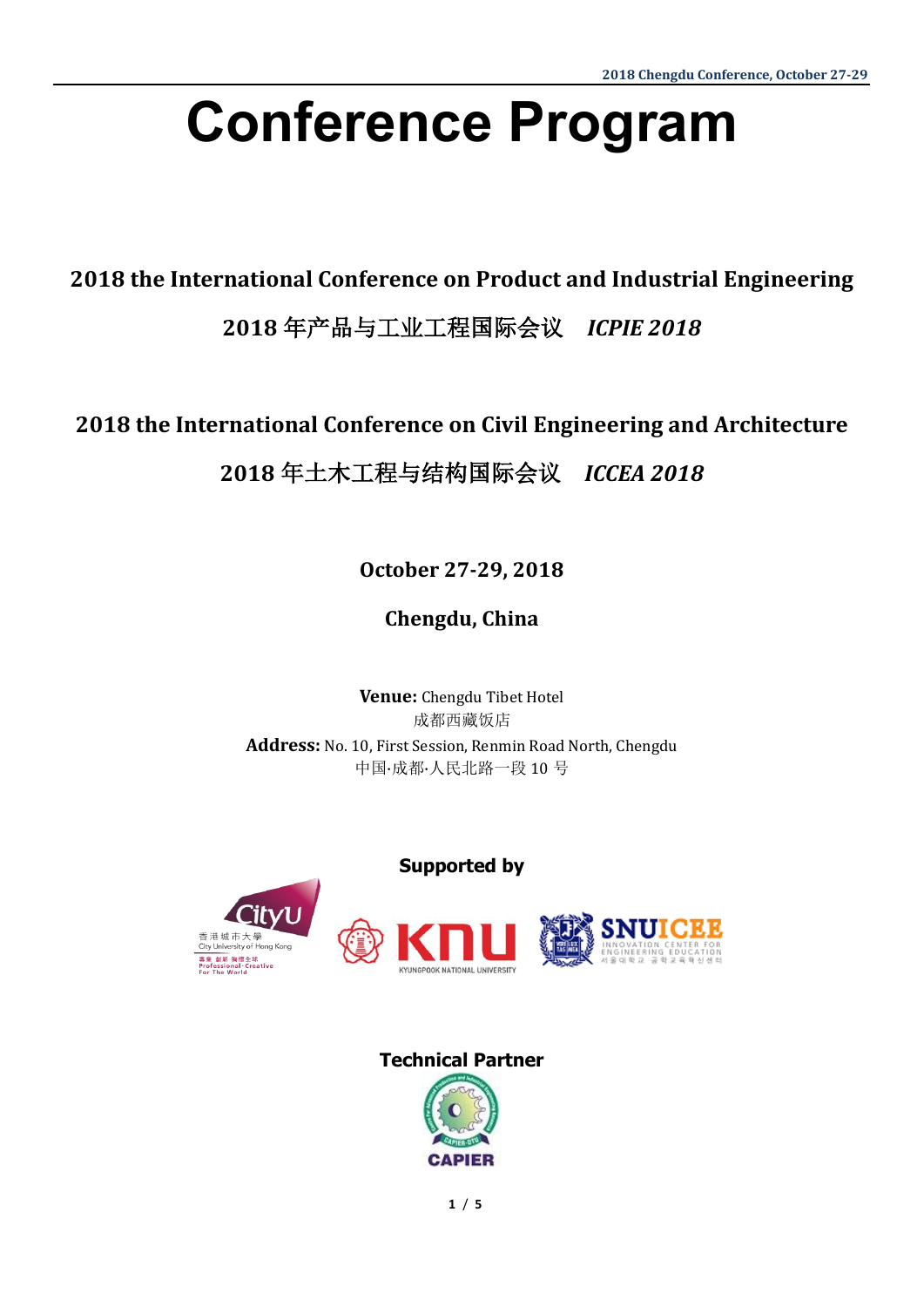### Welcome Letter

#### Dear Participants,

Welcome to 2018 the International Conference on Product and Industrial Engineering (ICPIE 2018) together with 2018 the International Conference on Civil Engineering and Architecture (ICCEA 2018)! The objective of these two conferences is to provide a premium platform to bring together scientists, researchers, engineers, academics and graduate students in the fields of product & industrial engineering and civil engineering to share up-to-date research results. We convince that during the conference, you will get the theoretical grounding, practical knowledge, as well as personal contacts that will help you to build long-term, profitable and sustainable communication among researchers and practitioners in the relevant scientific domains.

We wish to take this opportunity to express my heartfelt appreciation to Prof. C. W. Lim from City University of Hong Kong, Prof. Cees de Bont from Loughborough University, Prof. Thomas Kang from Seoul National University, Prof. Kyung-Jae Shin from Kyungpook National University. We also want to express our thanks to the reviewers for their excellent works to ensure the academic quality and scholarship. Without your efforts, the conference will not be possible to be held.

Finally, I would like to thank the conference speakers and all attendees for coming to Chengdu to share their knowledge with the rest of the participants. I hope that these speeches will be proved to be intellectually stimulating to all participants.

Hope you will enjoy the conference, the food, the hospitality, and the beautiful and charming environment of Chengdu!

#### **Conference Organizing Committees**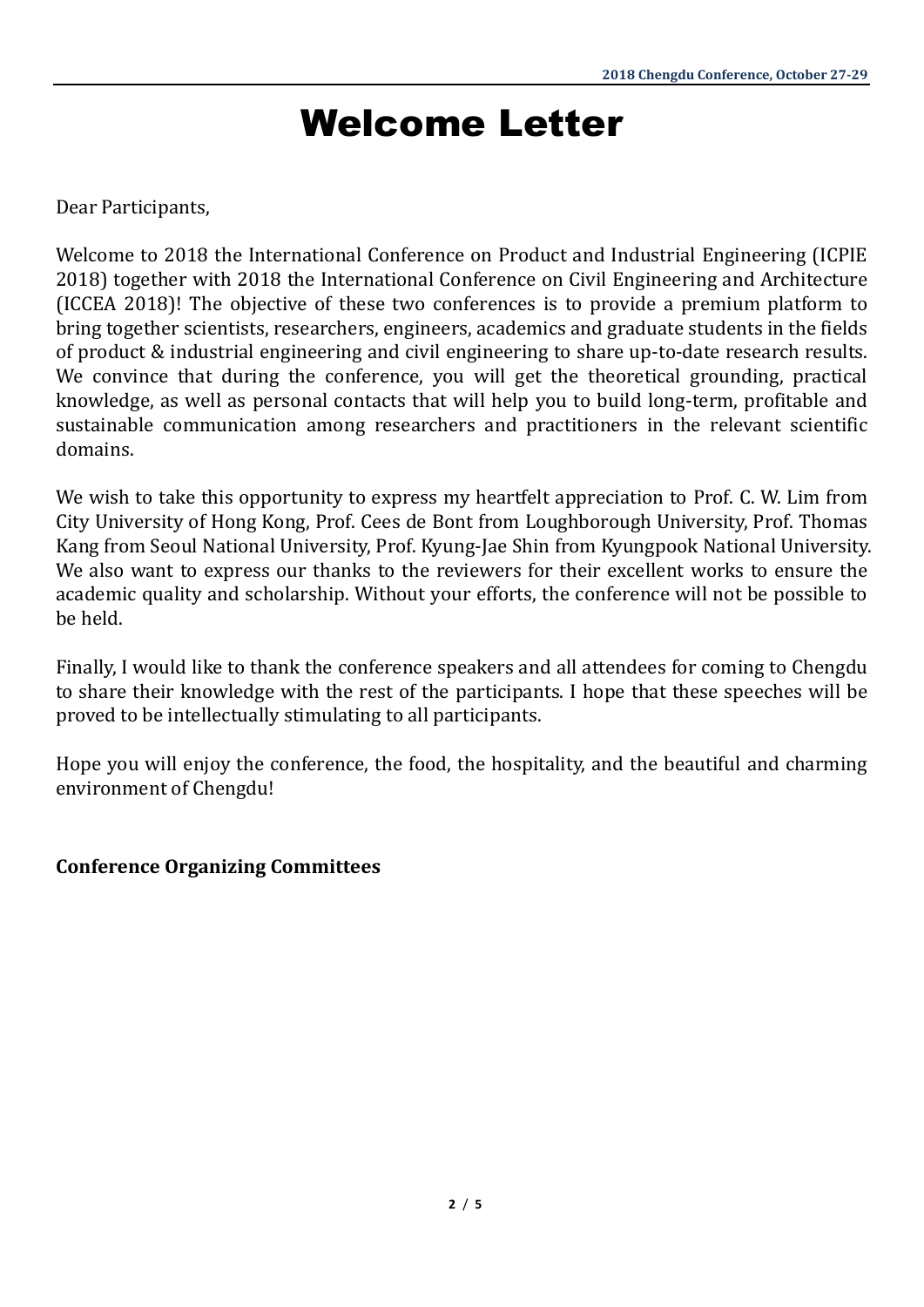## Instructions for Presentation

#### **Registration Guide:**

Arrive at the Conference Venue→Inform the conference staff of your paper ID→Sign your name on the Participants List→Check your conference materials.

#### **Checklist:**

1 receipt, 1 name card, 1 printed conference abstract, 1 lunch coupon, 1 dinner coupon, 1 computer bag, 1 USB stick (paper collection).

#### **Devices Provided by the Conference Organizer:**

Laptops (with MS-Office & Adobe Reader)

Projectors & Screen

Laser Sticks

#### **Materials Provided by the Presenters:**

PowerPoint or PDF files

#### **Duration of each Presentation:**

Regular Oral Session: 15 Minutes of Presentation including 2-3 Minutes of Q&A

#### **Notice:**

\*Certificate of Listener can be collected in the registration counter.

\*Certificate of Presentation can be collected from the session chair after each session.

\*The organizer will not provide accommodation, so we suggest you make an early reservation.

\*One best presentation will be selected from each session. The best one will be announced when each session ends and will be awarded by the session chair after each session in the meeting room.

#### **Contact:**

| ICPIE 2018: Ms. Rachel Cao | ICCEA 2018: Ms. Mandy Ming |
|----------------------------|----------------------------|
| Email: icpie@zhconf.ac.cn  | Email: iccea@zhconf.ac.cn  |
| Tel: +86-13880104217       | Tel: +86-28-86256789       |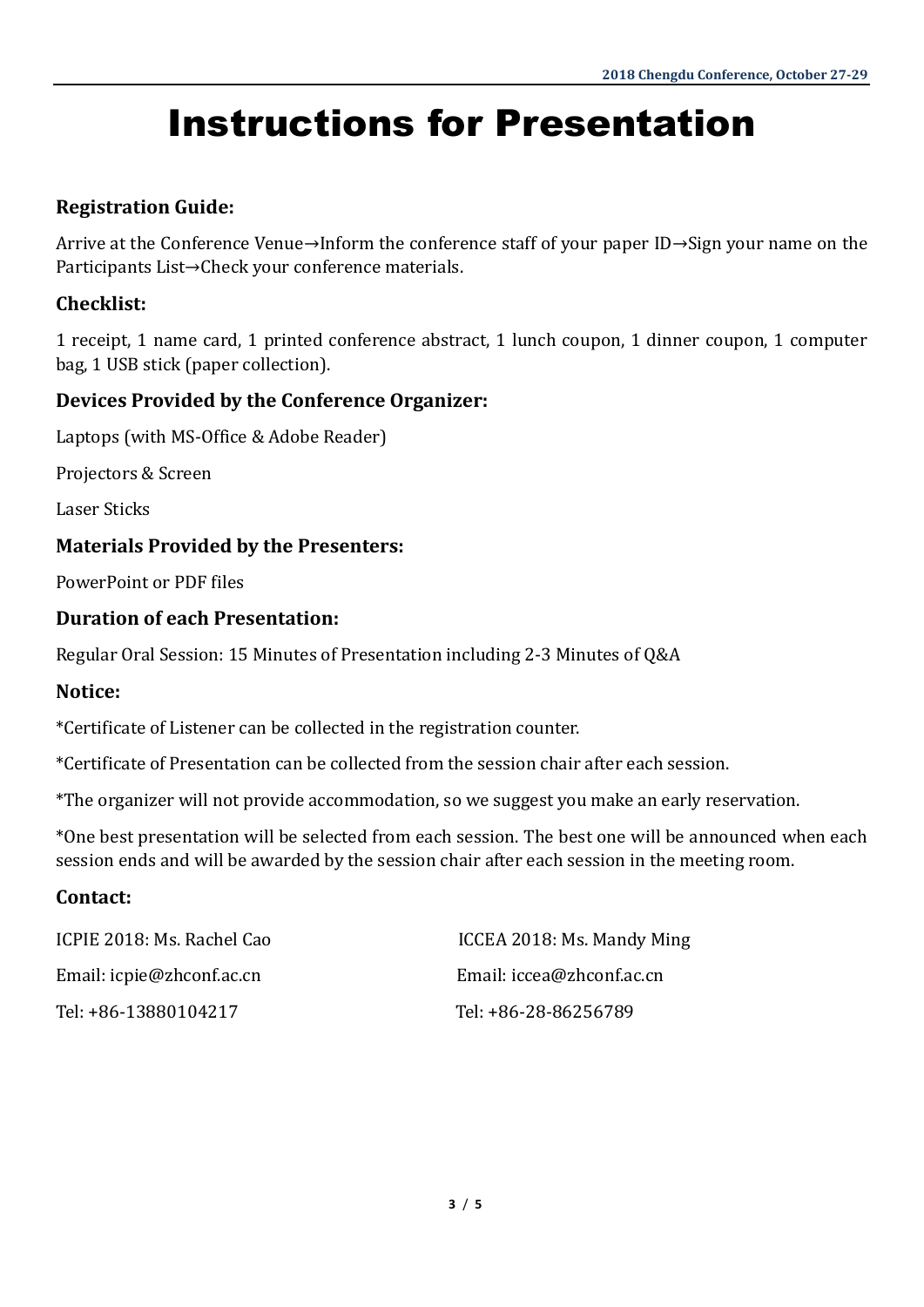### Agenda Overview

| Saturday, October 27, 2018           |                                                                                                           |                    |  |
|--------------------------------------|-----------------------------------------------------------------------------------------------------------|--------------------|--|
| 10:00-17:00                          | <b>Conference Check in and Materials Collection</b>                                                       | Lobby<br>酒店大堂      |  |
| Sunday, October 28, 2018             |                                                                                                           |                    |  |
| <b>Opening Ceremony</b>              |                                                                                                           |                    |  |
| 9:00-9:05                            | Prof. C. W. Lim                                                                                           | Hongshan           |  |
|                                      | City University of Hong Kong, Hong Kong                                                                   | 红山厅                |  |
| <b>Keynote &amp;Plenary Speeches</b> |                                                                                                           |                    |  |
| 9:05-9:45                            | <b>Speech I</b>                                                                                           |                    |  |
|                                      | Prof. Cees de Bont,                                                                                       |                    |  |
|                                      | Loughborough University, UK                                                                               |                    |  |
|                                      | Speech Title: Design as the Interplay between Prototyping, Human<br>Factors, Design Experience and Safety |                    |  |
| 9:45-10:25                           | <b>Speech II</b><br>Hongshan                                                                              |                    |  |
|                                      | Prof. C. W. Lim,                                                                                          | 红山厅                |  |
|                                      | City University of Hong Kong, Hong Kong                                                                   |                    |  |
|                                      | With co-author                                                                                            |                    |  |
|                                      | Assoc. Prof. Mei-yung Leung,                                                                              |                    |  |
|                                      | City University of Hong Kong, Hong Kong                                                                   |                    |  |
|                                      | Speech Title: Value Management for Complex Projects                                                       |                    |  |
| 10:25-10:45                          | <b>Coffee Break &amp; Group Photo</b>                                                                     | Foyer<br>会议室<br>门厅 |  |
|                                      | <b>Speech III</b>                                                                                         |                    |  |
| 10:45-11:25                          | Prof. Thomas Kang,                                                                                        |                    |  |
|                                      | Seoul National University, South Korea                                                                    | Hongshan<br>红山厅    |  |
|                                      | Speech Title: Education, Research & Practical Innovation of IoT<br>Technology in Building Construction    |                    |  |